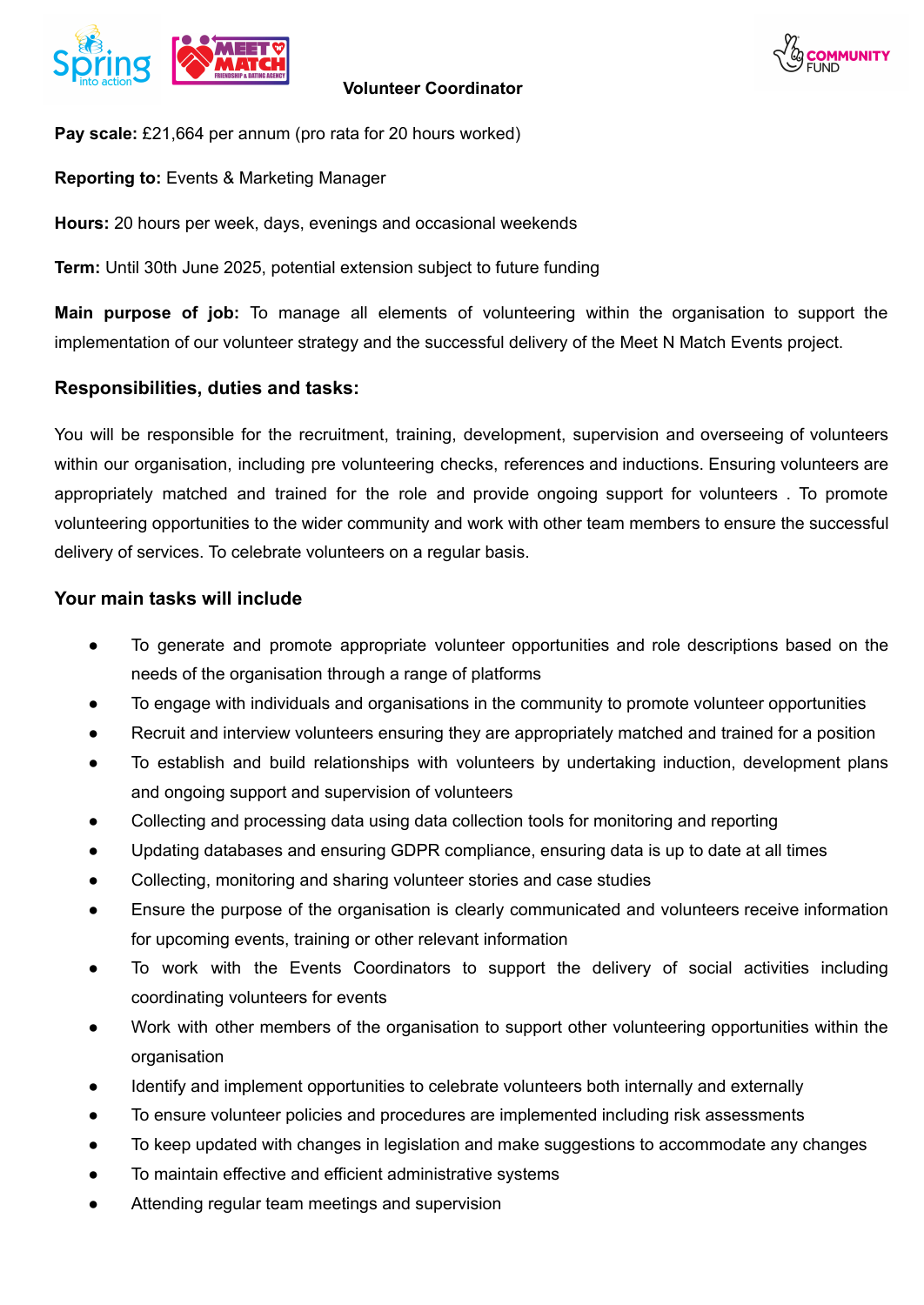- Ensuring the health, safety and wellbeing of participants
- To promote equality and promote people with learning disabilities in a positive way

## **General Duties:**

- To be aware of the service targets and outcomes and assist in working towards their achievements.
- To understand and adhere to all organisational policies and procedures
- To maintain personal and professional development at all times
- To undertake appropriate training as required.
- To undertake such other duties, training and/or hours of work as may be reasonably required, and which are consistent with the general level of responsibility of this job.

## **Person Specification**

|                       | <b>Essential</b>                                                                                                                                                                             | <b>Desirable</b>                                                                                                                                           |
|-----------------------|----------------------------------------------------------------------------------------------------------------------------------------------------------------------------------------------|------------------------------------------------------------------------------------------------------------------------------------------------------------|
| <b>Qualifications</b> | Good standard of general education                                                                                                                                                           | First aid (or willing to undertake)                                                                                                                        |
|                       |                                                                                                                                                                                              | Volunteer Management, or similar                                                                                                                           |
| Knowledge             | Knowledge<br>of<br>good<br>practice<br>in.<br>volunteering as well as strategy and<br>policy<br>Understanding<br>of data<br>protection<br>requirements and confidentiality                   | Knowledge of safeguarding issues and<br>requirements                                                                                                       |
| <b>Experience</b>     | Experience of managing volunteers<br>Experience<br>of<br>engagement<br>with<br>individuals and/or communities<br>Experience of giving<br>presentations<br>and/or speaking in groups settings | Experience of working with people with<br>learning disabilities or vulnerable adults<br>Experience of person centred working<br>Experience of volunteering |
| <b>Skills</b>         | Excellent communication, listening and<br>interpersonal skills and and ability to<br>relate well to people from diverse<br>backgrounds                                                       | Ability to contribute new ideas to enhance<br>the programmes of work.<br>The ability to generate enthusiasm &<br>commitment from others                    |